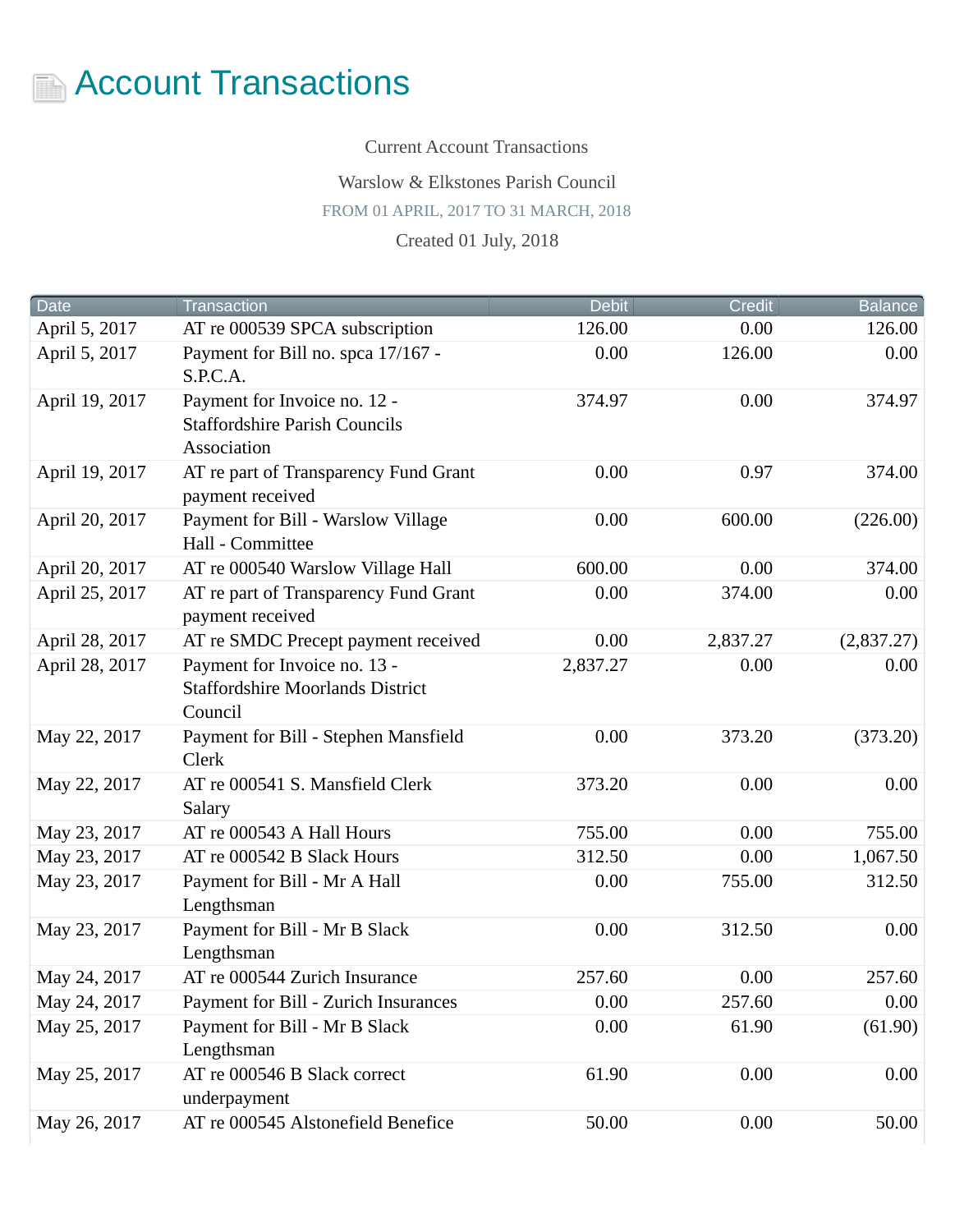| <b>Date</b>    | Transaction                                                                        | <b>Debit</b> | <b>Credit</b> | Balance    |
|----------------|------------------------------------------------------------------------------------|--------------|---------------|------------|
| May 26, 2017   | Payment for Bill - Alstonfield Benefice                                            | 0.00         | 50.00         | 0.00       |
| July 10, 2017  | Payment for Invoice no. 10 -<br><b>Staffordshire Moorlands District</b><br>Council | 200.00       | 0.00          | 200.00     |
| July 14, 2017  | AT re SMDC payment received                                                        | 0.00         | 200.00        | 0.00       |
| July 20, 2017  | Payment for Bill - Stephen Mansfield<br><b>Clerk</b>                               | 0.00         | 373.20        | (373.20)   |
| July 20, 2017  | AT re 000548 S. Mansfield Clerk<br><b>Salary and Allowance</b>                     | 373.20       | 0.00          | 0.00       |
| July 27, 2017  | Payment for Bill - British Telecom                                                 | 0.00         | 1.00          | (1.00)     |
| July 27, 2017  | AT re 000547 British Telecom Kiosk                                                 | 1.00         | 0.00          | 0.00       |
| Sept. 21, 2017 | Payment for Bill - Stephen Mansfield<br><b>Clerk</b>                               | 0.00         | 252.20        | (252.20)   |
| Sept. 21, 2017 | AT re 000549 S. Mansfield Clerk<br>Salary                                          | 252.20       | 0.00          | 0.00       |
| Sept. 21, 2017 | AT re 000551 S. Mansfield Clerk<br>Allowance                                       | 58.00        | 0.00          | 58.00      |
| Sept. 21, 2017 | Payment for Bill - Stephen Mansfield<br><b>Clerk</b>                               | 0.00         | 58.00         | 0.00       |
| Sept. 26, 2017 | Payment for Bill - Mather Jamie                                                    | 0.00         | 5.00          | (5.00)     |
| Sept. 26, 2017 | AT re 000555 Mather Jamie Annual<br>Rent                                           | 5.00         | 0.00          | 0.00       |
| Sept. 29, 2017 | AT re 000558 Quantic IT Computer<br>Equipment                                      | 374.97       | 0.00          | 374.97     |
| Sept. 29, 2017 | AT re SMDC Precept                                                                 | 0.00         | 2,837.27      | (2,462.30) |
| Sept. 29, 2017 | Payment for Invoice no. 14 -<br><b>Staffordshire Moorlands District</b><br>Council | 2,837.27     | 0.00          | 374.97     |
| Sept. 29, 2017 | Payment for Bill - Quantic IT                                                      | 0.00         | 374.97        | 0.00       |
| Oct. 3, 2017   | AT re 000553 DM Payroll Services                                                   | 31.50        | 0.00          | 31.50      |
| Oct. 3, 2017   | Payment for Bill - DM Payroll Services<br>Ltd.                                     | 0.00         | 31.50         | 0.00       |
| Oct. 4, 2017   | Payment for Bill - EA Fitzgibbon                                                   | 0.00         | 75.00         | (75.00)    |
| Oct. 4, 2017   | Payment for Bill - Peak Park Parishes<br>Forum                                     | 0.00         | 12.00         | (87.00)    |
| Oct. 4, 2017   | AT re 000552 E.A. Fitzgibbon                                                       | 75.00        | 0.00          | (12.00)    |
| Oct. 4, 2017   | AT re 000554 PPPF                                                                  | 12.00        | 0.00          | 0.00       |
| Oct. 9, 2017   | AT re 000550 HMRC                                                                  | 63.00        | 0.00          | 63.00      |
| Oct. 9, 2017   | AT re 000556 Andrew Hall<br>Lengthsman                                             | 890.23       | 0.00          | 953.23     |
| Oct. 9, 2017   | Payment for Bill - HMRC PAYE & NI                                                  | 0.00         | 63.00         | 890.23     |
| Oct. 9, 2017   | Payment for Bill - Mr A Hall<br>Lengthsman                                         | 0.00         | 890.23        | 0.00       |
| Oct. 16, 2017  | AT re Cash Received from 80/20 Sale                                                | 0.00         | 417.00        | (417.00)   |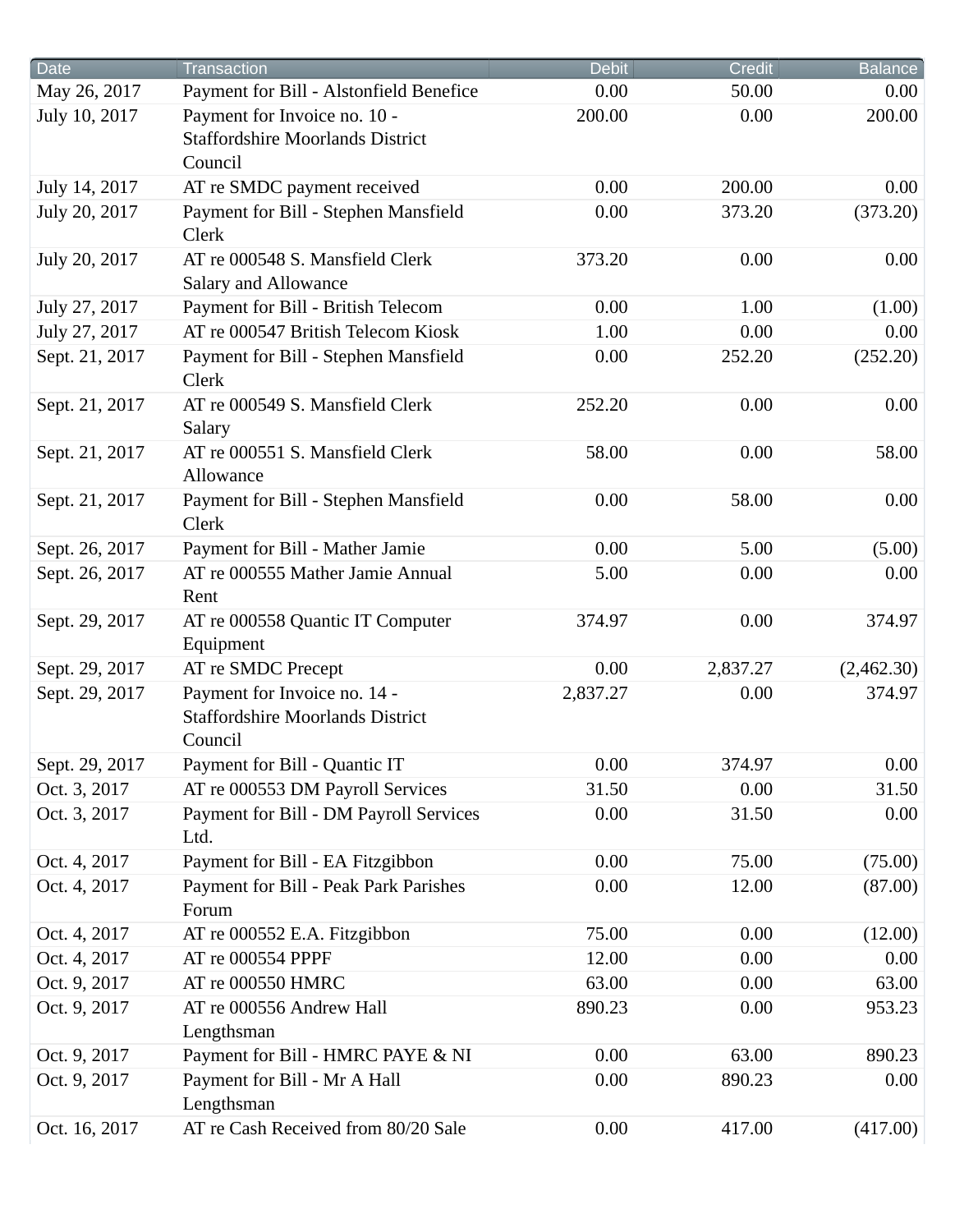| <b>Date</b>   | <b>Transaction</b>                                           | <b>Debit</b> | <b>Credit</b> | <b>Balance</b> |
|---------------|--------------------------------------------------------------|--------------|---------------|----------------|
| Oct. 16, 2017 | Payment for Invoice no. 15 - Charity<br>sale in Village Hall | 417.00       | 0.00          | 0.00           |
| Oct. 20, 2017 | AT re 000557 B. Slack Lengthsman                             | 374.40       | 0.00          | 374.40         |
| Oct. 29, 2017 | Payment for Bill - Mr B Slack<br>Lengthsman                  | 0.00         | 374.40        | 0.00           |
| Nov. 27, 2017 | AT re 000560 S. Mansfield Clerk<br>Salary                    | 252.20       | 0.00          | 252.20         |
| Nov. 27, 2017 | AT re 000562 S. Mansfield Clerk<br>Allowance                 | 58.00        | 0.00          | 310.20         |
| Nov. 27, 2017 | Payment for Bill - Stephen Mansfield<br><b>Clerk</b>         | 0.00         | 252.20        | 58.00          |
| Nov. 27, 2017 | Payment for Bill - Stephen Mansfield<br><b>Clerk</b>         | 0.00         | 58.00         | 0.00           |
| Dec. 7, 2017  | AT re 000559 S137 Donation A Hall<br>Funeral                 | 50.00        | 0.00          | 50.00          |
| Dec. 7, 2017  | Payment for Bill - Charitable donation                       | 0.00         | 50.00         | 0.00           |
| Dec. 11, 2017 | Payment for Bill - HMRC PAYE & NI                            | 0.00         | 63.00         | (63.00)        |
| Dec. 11, 2017 | AT re 000561 HMRC                                            | 63.00        | 0.00          | 0.00           |
| Dec. 18, 2017 | AT re Proceeds from sale of Mangle                           | 0.00         | 20.00         | (20.00)        |
| Dec. 18, 2017 | Payment for Invoice no. 16 - Charity<br>sale in Village Hall | 20.00        | 0.00          | 0.00           |
| Dec. 20, 2017 | Payment for Bill - British Legion<br>Poppy Appeal            | 0.00         | 17.50         | (17.50)        |
| Dec. 20, 2017 | AT re 000563 RBL Wreath                                      | 17.50        | 0.00          | 0.00           |
| Jan. 2, 2018  | AT re Bingham Trust Grant                                    | 0.00         | 832.00        | (832.00)       |
| Jan. 2, 2018  | Payment for Invoice no. 17 - The<br><b>Bingham Trust</b>     | 832.00       | 0.00          | 0.00           |
| Jan. 8, 2018  | AT re 000564 B. Slack Lengthsman                             | 28.30        | 0.00          | 28.30          |
| Jan. 24, 2018 | Payment for Bill - Mr B Slack<br>Lengthsman                  | 0.00         | 28.30         | 0.00           |
| Jan. 25, 2018 | Payment for Bill - Stephen Mansfield<br><b>Clerk</b>         | 0.00         | 58.00         | (58.00)        |
| Jan. 25, 2018 | AT re 000565 S. Mansfield Clerk<br>Salary                    | 252.20       | 0.00          | 194.20         |
| Jan. 25, 2018 | AT re 000567 S. Mansfield Clerk<br>Allowance                 | 58.00        | 0.00          | 252.20         |
| Jan. 25, 2018 | Payment for Bill - Stephen Mansfield<br><b>Clerk</b>         | 0.00         | 252.20        | 0.00           |
| Feb. 7, 2018  | AT re 000566 HMRC                                            | 63.00        | 0.00          | 63.00          |
| Feb. 7, 2018  | Payment for Bill - HMRC PAYE & NI                            | 0.00         | 63.00         | 0.00           |
| Feb. 9, 2018  | Payment for Bill - DM Payroll Services<br>Ltd.               | 0.00         | 31.50         | (31.50)        |
| Feb. 9, 2018  | AT re 000568 DM Payroll Services                             | 31.50        | 0.00          | 0.00           |
| Feb. 16, 2018 | AT re 000569 PCS Defibrillator                               | 2,697.84     | 0.00          | 2,697.84       |